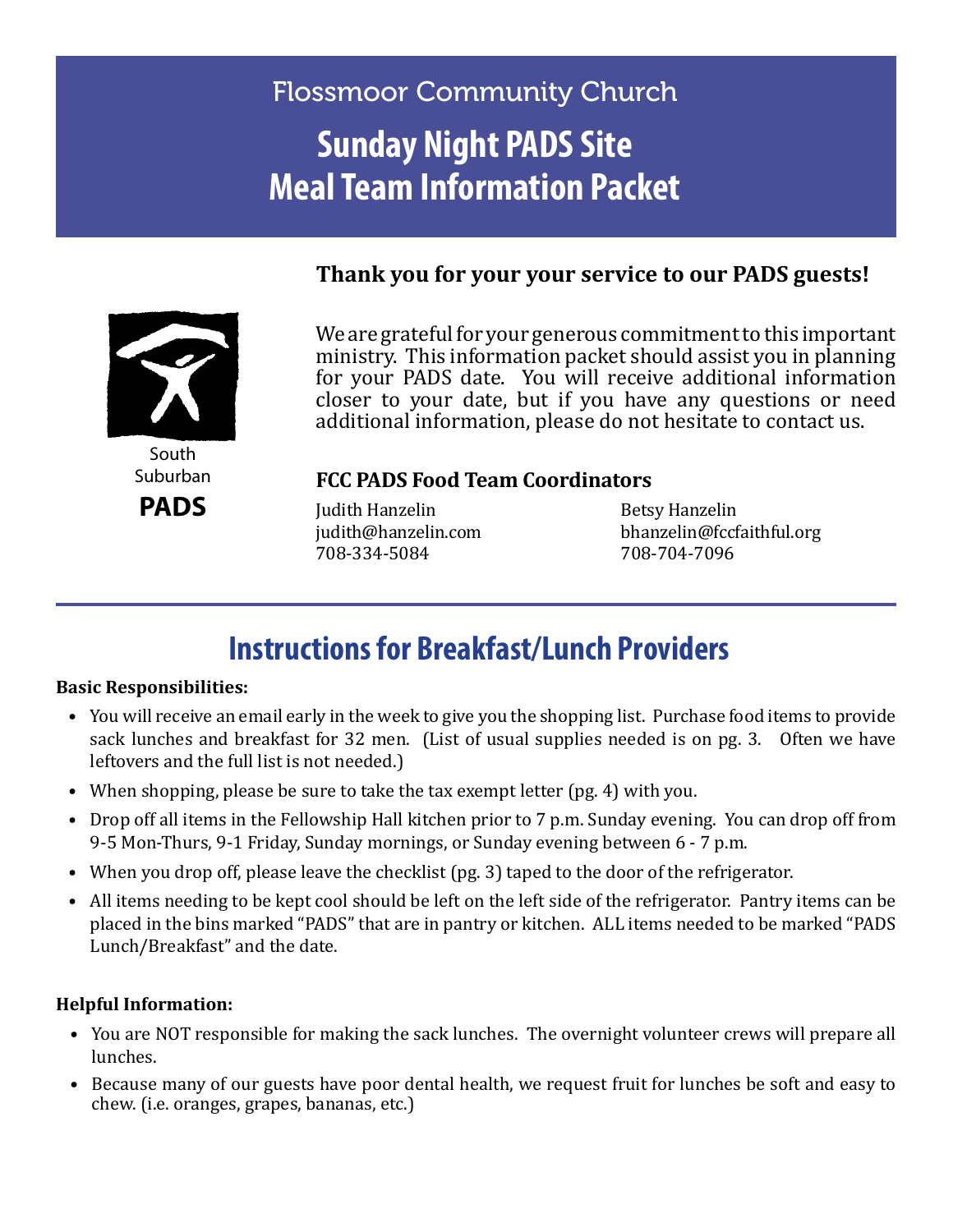# **Instructions for Dinner Teams**

#### **Basic Responsibilities:**

- Purchase food items to provide dinner for 32 men, which equals at least 45 servings. You may not need to provide a dessert, as we usually receive donations weekly from a church member.
- When shopping, please be sure to take the tax exempt letter (pg. 4) with you.
- Prepare or purchase the meal (done off-site) ... please know our guests appreciate hearty meals!
- Food teams may arrive beginning at 6 p.m. Ovens are available for you to keep food warm until served. Please enter through covered stairway off back parking lot.
- Before using all surfaces where food is placed, sanitize before use. The site should have spray bottles with sanitizing fluid available for use.
- Those who handle food must wear hair nets, aprons and gloves (provided if needed) when handling and serving food.
- Guests begin arriving at 6 p.m. and your team needs to be ready to serve between 6:30 7 pm. Everyone is served first helpings before they may come back for seconds. New plates must be used for seconds.
- Prepare plates of food for late guests. Check with the site manager for specific number of plates to make (usually 4).
- During PADS Season, all the bathrooms in Fellowship Hall are used by the men. If women need to use a bathroom, please ask Aaron (site manager) to take you to women's bathroom.
- You are asked to clean the kitchen following the meal. Cleaning instructions are on the wall, and supplies are in bin next to sink. Teams are usually done by 8 p.m.

#### **Helpful Information:**

- PADS provides all plates, bowls and flatware.
- Coffee, Tea & Cocoa are provided by PADS and left out for guests all evening.
- You will receive an email early in the week before your Sunday to advise you of changes to these amounts. We often have leftover milk, juice and bread to use so you may need to purchase less than is listed.
- A dinner crew usually consists of 5 10 people, be sure to bring enough help.
- If you have any questions on site, please do not hesitate to ask the PADS Manager, Aaron LaBreck.
- There is not adequate storage for leftovers so when the meal is over, please take EVERYTHING with you including leftovers and condiments.
- Dessert is usually donated by a church member and consist of cakes and/or pastries. Cakes should stand at room temperature for one hour before serving, and not left out longer than three hours. Pastries should be refrigerated until served and not left out for more than one hour.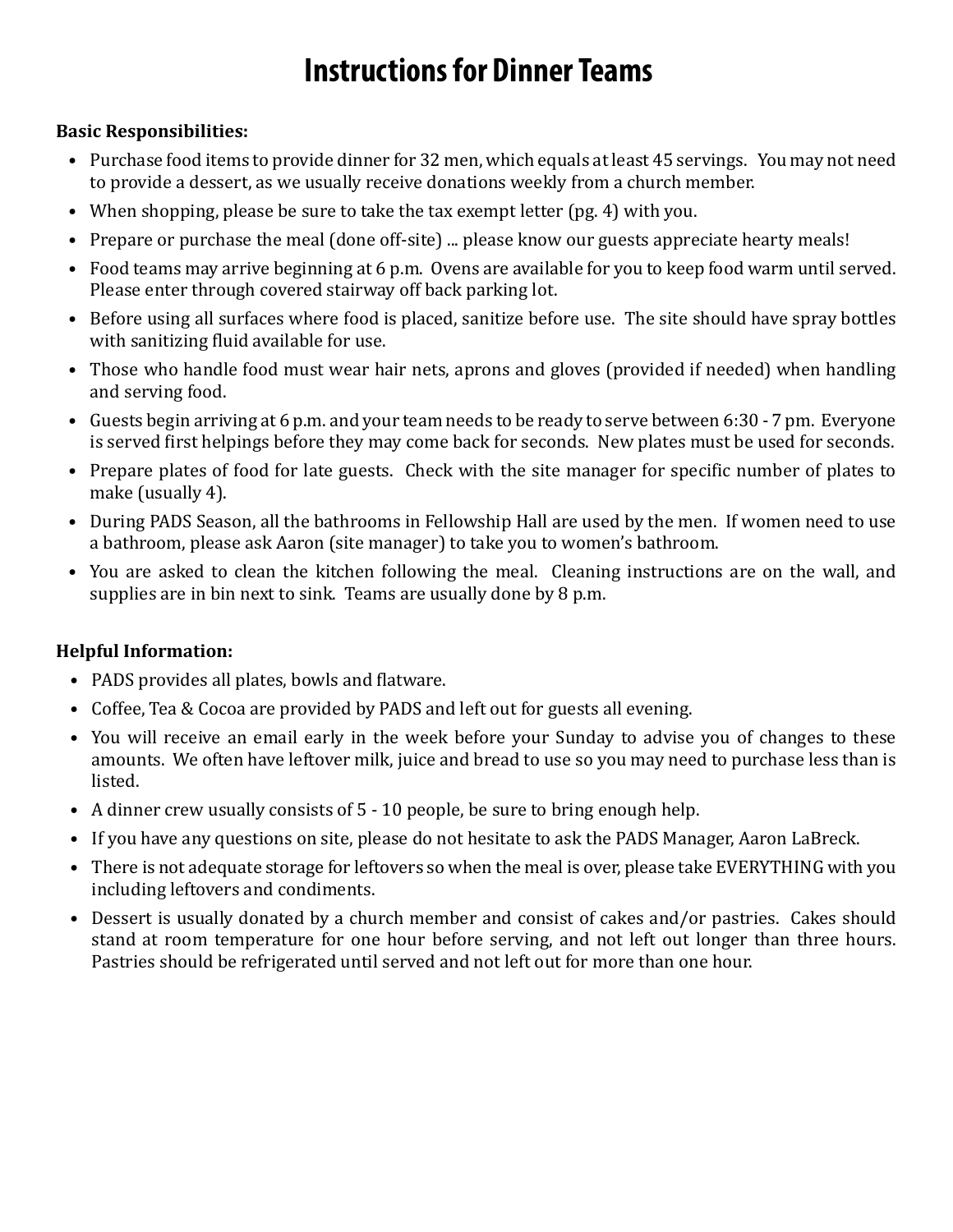# **Breakfast & Lunch Checklist**

Donation provided by \_\_\_\_\_\_\_\_\_\_\_\_\_\_\_\_\_\_\_\_\_\_\_\_\_\_\_\_\_\_\_\_\_

## **Breakfast Items**

- \_\_\_\_\_ Milk (2 gallons)
- \_\_\_\_\_ Orange Juice (2 gallons)
- $\frac{1}{\sqrt{2}}$  Eggs (6 dozen)
- **\_\_\_\_\_** Bread for toast (4 loaves) wheat
- \_\_\_\_\_ Cereal (4 large boxes of dry cereal and 3 lbs. quick cooking grits)
- \_\_\_\_\_ Sweet rolls, coffeecake, donuts or muffins (3 dozen)
- \_\_\_\_\_ Tub of Soft Margarine (1 large)

### **Lunch Items**

- \_\_\_\_\_ Bread for Sandwiches (8 loaves) white
- \_\_\_\_\_ Lunch Meat (5 pounds) no bologna please
- \_\_\_\_\_ Sliced Cheese (4 pounds)
- \_\_\_\_\_ Fresh Fruit soft (32 pieces)
- \_\_\_\_\_ Cookies/Snack Cakes (32 pieces)
- \_\_\_\_\_ Chips (either 32 individual bags, or 2 large/family size bags)

You will receive an email early in the week before your Sunday to advise you of changes to these amounts. We often have leftover milk, juice and bread to use so you may need to purchase less than is listed.

**Please take this list to the site when you drop off your items and post on the refrigerator**. At FCC, we ask that PADS contributions be placed on the left side of the fridge.

#### **Thank you for your ministry to our PADS guests!**